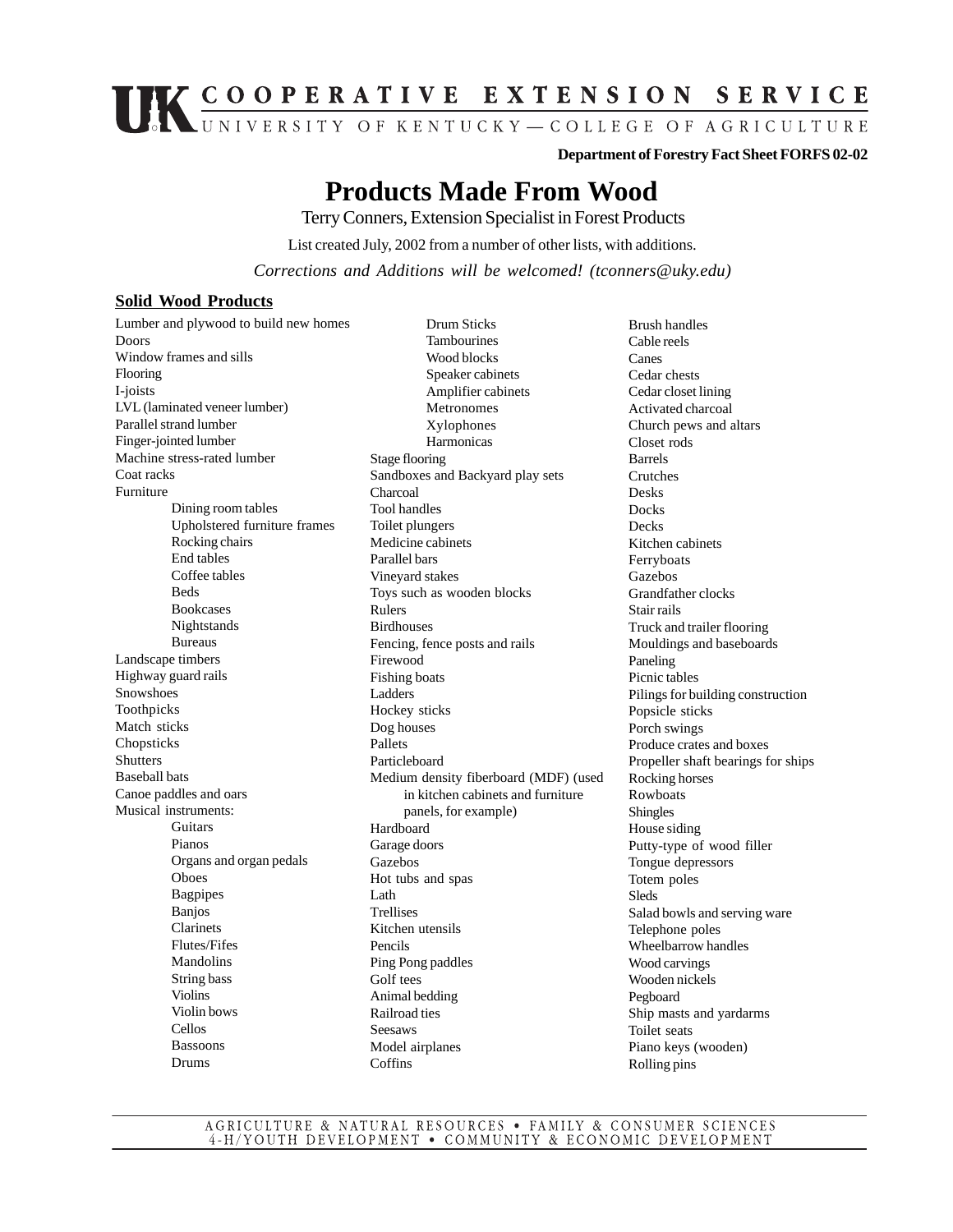Parallel bars Log houses Bowling alley lanes Bowling pins Railroad crossing gates Rural bridges Tent poles Hurdles Lobster pots and floats Wooden matches Parts of snowboards, skis and skateboards Ventriloquist dummies Name tags Flagpoles (for smaller flags) Cribs Police batons Planters Dowels Scaffold planks Concrete forms Glu-lam beams (used to create long open spaces, as in churches) Excelsior Veneer Bushel baskets Pants hangers Kitchen counters Woodcut artwork Merry-go-Round horses Birdhouses Snowshoes Woodworking clamps Spinning wheels Baskets Novelties such as Nutcrackers Checker sets Jewelry boxes Foundry patterns Crates Garage doors Theatre scenery Gunstocks Beehives Mallets Butcher blocks Organ pipes Crucifixes Drafting tables Ballot boxes Knife handles Children's puzzles Work benches Toboggans Bookcases Park benches Gun racks and cabinets Billboards Snow fences **Trellises** 

Yo-yos Dice Silverware chests Venetian blinds Billiard cue sticks Fuel for meat smokers Spices and flavorings Allspice Annatto Bay leaves Cinnamon Cloves Filé (Sassafras leaves, used to thicken gumbos) Juniper berries (gin flavoring) Mace Nutmeg Orange blossoms (flavored water) Chips for smoking meat Sassafras oil is used as a soap perfume Logs provide nutrients for shiitake mushrooms Cutting boards Model airplanes "Biscuits" for wood joining Doll houses Test tube racks Wine racks Handrails Stake-body truck sides Gerbil chew sticks (balsa wood)

#### **Products that Used to be Made**

#### **From Wood**

*(Some of these may still be made from wood for specialty products.)*

Water pipes Bocce balls Tennis rackets Car dashboards Golf clubs Conestoga wagons Clocks and clock gears Waterwheels Printing press type Printing presses Deckle boxes (frames used to make paper by hand) Paper presses (to squeeze the water out of handmade paper) Woodworking planes Cigar store Indians Weaving shuttles and bobbins Wooden shoes Bows and arrows Wooden wheels for automobiles and wagons Pull toys Sextants Street paving blocks

Rocking horses Fun house barrels Fishing lures Storage battery separators (hard rubber) Water tanks Wardrobes/armoires Model "T" coil boxes Automobile chassis Ironing boards Treenails Post and beam timber framing Cabinets for Analytical balances Shoe lasts Radio, television and phonograph/stereo cabinets Butter churns Harpsichords Railroad cars Aircraft propellers and airframes Minesweeper boats, PT boats Silos Fermentation vats Cigar boxes Racing shells (one to eight-man rowed boats) Wringers for washing machines Telephones Wood creosote used to be used as a laxative, a disinfectant and a cough treatment (rarely used nowadays). Woodworking tools Planes Carpenter levels Carpenter rules Tool chests Gear shift knobs Butter molds Slide rules Phonographs Bicycles Traveler's writing desks Cigar molds Artist's pallets Washboards Skis Water well structures Water pump enclosures Wheel chairs Candlesticks **Warships** Wardrobe trunks Maple syrup buckets Abacus Pulleys **Gallows** Milking stools Insulator pins Plates and bowls Artificial limbs Sled runners Iceboxes and refrigerators **Gutters** Spruce gum was used for chewing gum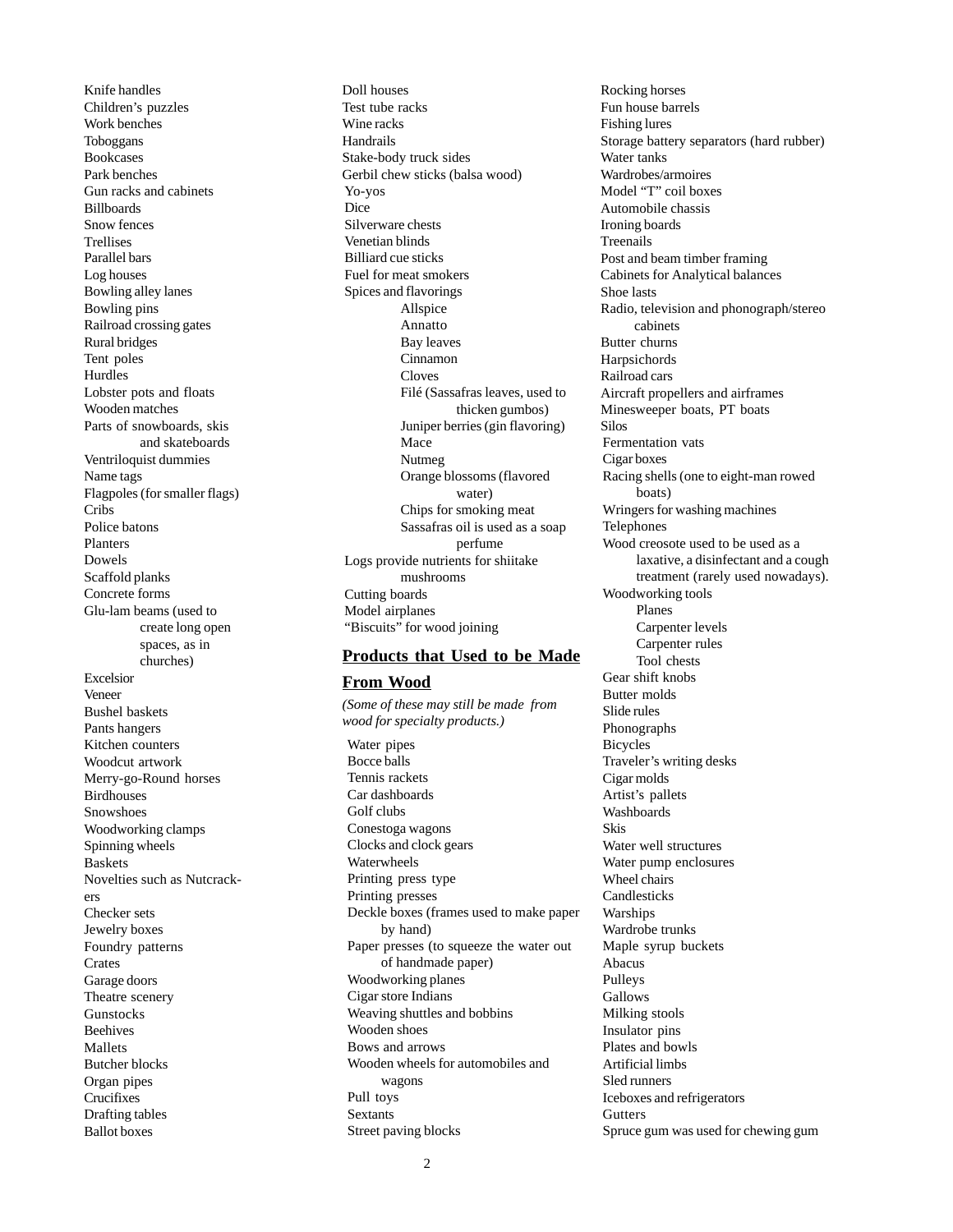Sassafras tea Canoes Automobile tires (used rayon as reinforcing cord) Shoe pegs (used to fasten shoe soles to the leather uppers) Dragon's blood (from fruit of Asian tree) was used in the manufacture of varnishes and lacquers Dyestuffs (prior to invention of synthetic dyes) Canada balsam (tree resin) was used to make microscope slides Quinine came from the bark of the Cinchona tree Willow bark provided the original source of aspirin-like compounds Cork used to be the gasket material lining bottle caps Rubber used to be used to waterproof raincoats Molded wooden figurines Typewriter keys (Celluloid) Red elm inner bark used to be steeped in water to obtain a remedy for sore throats Hickory was a part of the Wright brothers' airplanes Cylinder phonograph records used to be made from Carnauba wax because it is so hard Tool handles were made from celluloid as recently as World War II. Piano keys were once made from celluloid as an ivory substitute.

# **Things Made from Wood that Formerly Were Made from Something Else**

Paper (used to be made from cotton and linen rags)

#### **Non-Wood/Non-Paper Products**

Shade! Cola nuts (Coca-Cola etc.) Almonds Brazil nuts Cashews Hazelnuts Pistachios Walnuts Pecans Hickory nuts **Chestnuts** Pine nuts Acorns (decorative uses)

Fruits

Nuts

Apples Avocadoes Coffee Peaches

**Oranges** Lemons Limes Bananas Pears Tangerines Coconuts Dates Grapefruit Olives and olive oil Plums Figs Fruit juices Carob (a cocoa substitute) Cider Mistletoe (grows as a symbiant on trees) Eucalyptus leaves (floral component, also used for fragrance) Carnauba wax (from the leaves of the carnauba palm tree grown in Brazil). Used in: Shoe polish Lipsticks Automotive waxes Furniture polish Applied to produce to make it look appealing in supermarkets. Products from Wood Sap or Extractives: Citrus cleaners (oils) Lime scent for aftershave Sandalwood fragrance for soap and incense Maple syrup Rubber Rubber products Golf balls Tires Marine and underwater cable insulation Adhesives Combs (hard rubber) Latex gloves and other barrier-type of medical products Rubber belts Rubber hoses Gaskets Shoe soles Rubber boots Rubber balls Turpentine (most of it comes from wood pulping operations) Rosin Pine needle extract (an antiinflammatory) Rosewood oil (various medicinal uses) Taxol (anti-cancer drug)

Tea tree oil (antibiotic and antifungal oil) Benzoin gum Gum Arabic Corks (the primary use for cork:  $\sim$ 17 billion sold each year, compared to 400 million for plastic stoppers (2001 statistics)) Other cork products Coasters Flooring **Dartboards** Wall and ceiling tiles Sanding blocks **Corkboards** Expansion joint filler Insulation corkboard Fishing buoys and floats Cork washers Hot pads Musical instrument parts (e.g., stoppers for organ pipes) Laboratory rings for glassware Bathmats (made of granulated cork) "Peas" for whistles Cricket balls Corks for pop guns Foosball (table football) balls Hockey balls Baseballs Facings for some ping pong paddles Cork shoe soles Roofing

# **Products that Used to be**

# **Made From Cork**

*(Some of these may still be made as specialty products.)* Bottle caps gaskets for carbonated beverages Life jackets (until 1857 – now mostly polystyrene) Life preservers (polystyrene now) Fishing rod handles (now mostly Hypalon®) Sheet insulation (*e.g*., for refrigerators) Rocket nosecones (a cork-ceramic composite)

# **Paper and Fluff Products**

Computer and copy paper Book paper Book marks Envelopes Checkbooks Bulk mail Bills Instruction manuals Packaging cards for blister-packed products

Frankincense Myrrh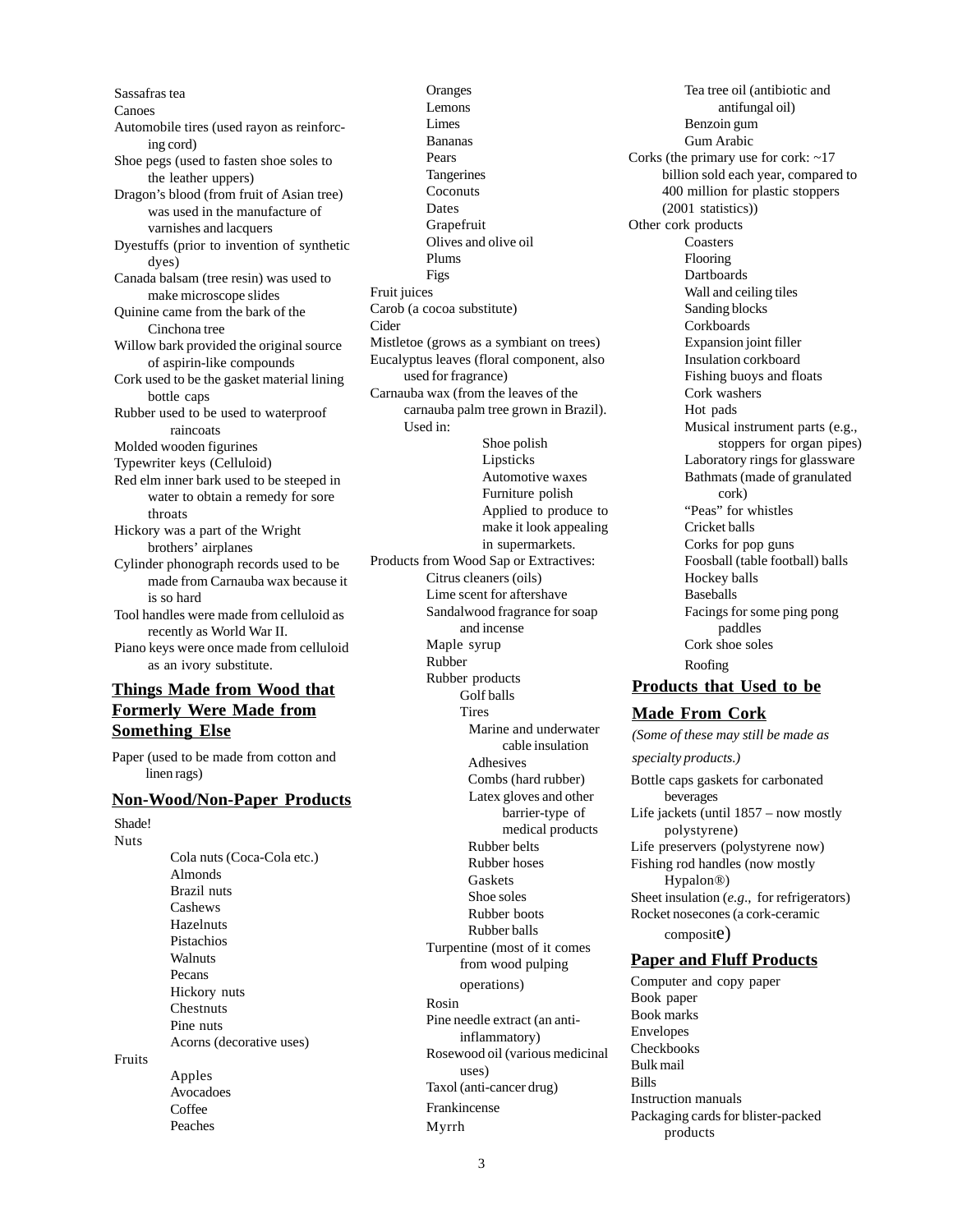Calendars Diplomas and Certificates Report cards Lamp shades Book covers Concert posters Identification badges **Newsletters** Recipe cards Salt boxes Sugar and flour bags Can labels (except for tomato cans for some unknown reason!) Bottle and jar labels Cereal boxes Shelf labels in grocery stores Adhesive-backed labels Receipts Menus Poster board Baking cups Coupons US currency is *not* made from wood pulp – it's made from cotton and flax fibers Coffee filters Facial and bath tissue *Packaging* for facial and bath tissue (the boxes and wrappers) Napkins Sanitary and surgical absorbent products Disposable diapers Kites Catalogs Game boards Masking tape Crepe paper Birthday and Christmas wrapping paper **Stickers** Coloring books Flashlight battery labels Paper dolls Baseball cards Tracing paper Election ballots Milk cartons Egg cartons Postage stamps Paper towels Playing cards Building insulation, loose and in panel form Grocery Bags Paper Cups File Folders Post-It Notes® CD labels DVD and VCR tape packaging Magazines Magazine card inserts Postcards Maps Fast food packaging

Frozen food boxes Construction paper Kraft paper (wrapping paper) Multi-wall sacks for birdseed and pet foods Price tags Sandpaper Seed starter blocks Loudspeaker cones Origami paper Tea bags are usually *not* made from wood pulp – they are mostly made from abaca, also known as Manila hemp Tea bag *labels* are made of wood-based paper Cigarette papers and vacuum cleaner bags are made from hemp or flax fiber! Bible paper Wallpaper Tubes for bathroom tissue and paper towels Artificial snow (paper snow) Wax paper Confetti Admixture with sprayed-on grass seed Food additive (non-digestible cellulose dietary fiber). Used in diet drink products, food texture enhancer. (In the late 1970s, a "diet bread" used cellulose fiber from wood as one of its ingredients.) Butcher paper Musical instrument cases ("cardboard" type, as for guitars) Phone books Photographs Newspapers **Tickets** Business cards Roofing felt Ice cream containers Pizza boxes Disposable tablecloths Retail software boxes Corrugated cartons Ceiling tiles Absorbent socks for oil spills Absorbent liners for supermarket meat trays Stationery and notebook paper NCR (no carbon required) paper Tax forms Marriage licenses, birth and death certificates and other civil documents Racing forms Programs for sporting events Fiber filler for plastics: Tool handles Football helmets Buttons Eyeglass frames Ball point pens

Electronics cases (televisions, calculators, computers) Loudspeakers Automobile parts (*e.g*., door panels) Packaging Trays Thermoformed products like gun cases Marine/Trailer flooring Wood-plastic composite lumber: Garden benches Picnic tables Planters Fencing Decking **Signs** Parking stops for parking lots Spare tire covers Melamine paper-faced board

# **Things that Formerly Were Made from Wood-based Paper**

Oil cans Candy bar wrappers Grocery bags (some still are made from paper!) Library catalog cards (supplanted by computer files) Drinking straws Shotgun cartridges Carbon paper Bumper stickers (now made out of vinyl except for the peel-off paper on the backside) Computer cards (now entirely electronic!)

# **Products Made from Wood-**

# **Derived Chemicals**

(Processed products, not oils or latex, etc. Some cellulose products may derive from other cellulose sources such as cotton linters, depending on economics and manufacturer.)

Textiles (Rayon, Tencel™) Cellulose acetate (wrapping and photographic film) Cellulose nitrate (former composition of movie film, except that it was very flammable and unstable with age) Celluloid (rarely produced nowadays, except for guitar picks and pick guards, fountain pens, accordion cases and ping-pong balls. Formerly used for costume jewelry, clocks, etc.)

Cellulose acetate and cellulose nitrate are both used in adhesives and lacquers.